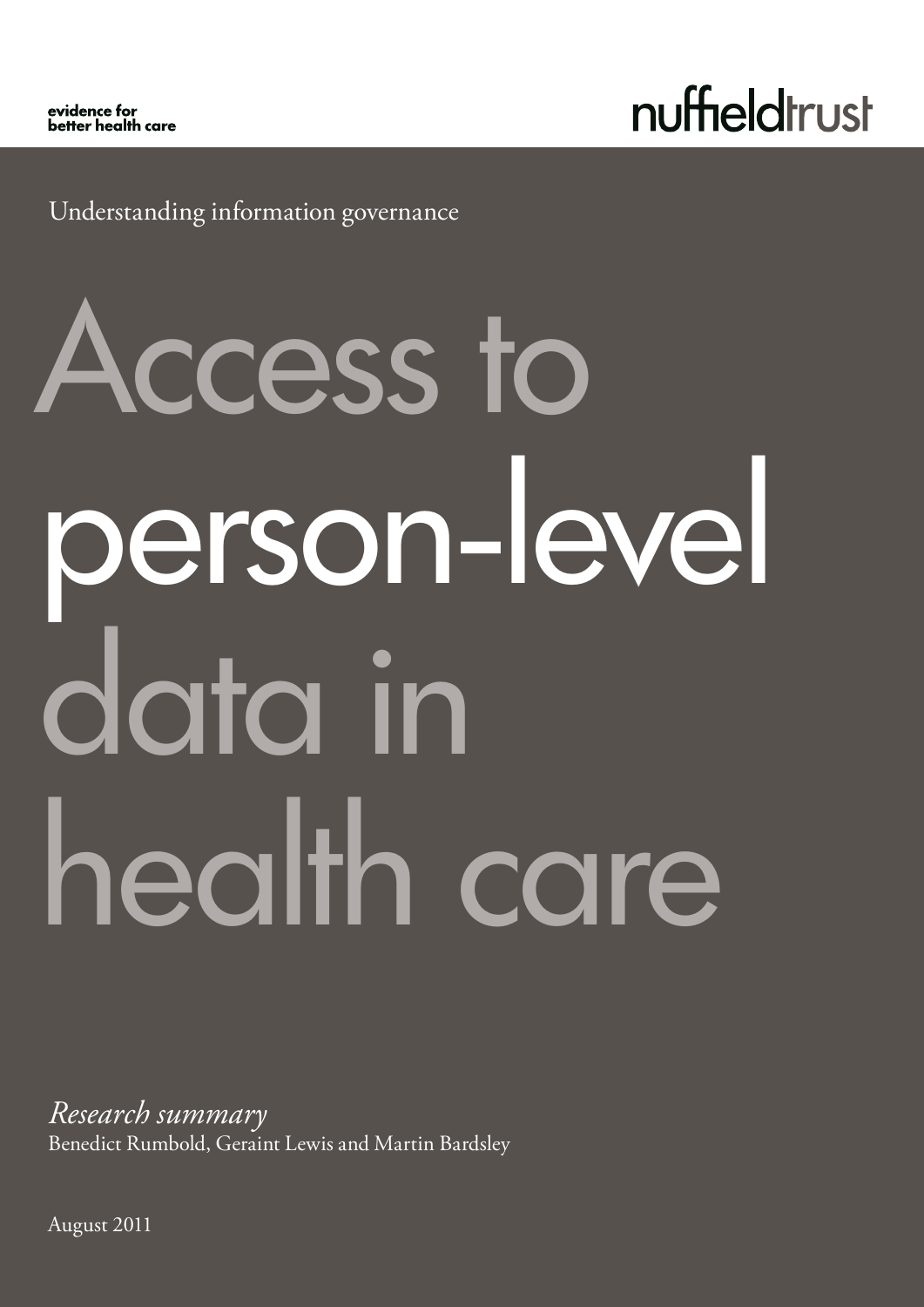How we govern the use of health care data is of growing concern to members of the public, researchers and policy-makers alike. In recent years, the quality and volume of data recorded about individual patients has increased considerably. Rules and regulations help to protect individual privacy and confidentiality. However, overly restrictive regulations can also stifle valuable research and analysis. The Nuffield Trust recently commissioned a review, *Information Governance in Health*, to explore the current regulations and reflect on the social values that underpin them. This paper summarises the report's findings and discusses them in the context of current government policy.

# Key points

- At present, the use of data collected on individual users of NHS-funded care is determined by several laws, including the Data Protection Act 1998 and the National Health Service Act 2006. It is also governed by various interpretations of those laws as set out in guidelines issued by a number of organisations, including the Information Commissioner's Office and the National Information Governance Board.
- A number of 'social values' are relevant to the issue of information governance. These are: consent, privacy, autonomy, property rights, confidentiality, public benefit and fairness or reciprocity.
- Currently, information governance arrangements are usually interpreted as requiring data analysts either to obtain explicit consent from individuals for the use of their data, or else they must render all person-level data completely anonymous.
- The current framework does allow the gatekeepers of NHS data to weigh up the rights of the patient to privacy and consent against the rights of the public to benefits from research, and grant the use of data without the consent of each individual.
- One advantage of this 'public benefit' approach is that it is able to deal with studies that do not fit into the typical 'consent or anonymise' model – such as those involving pseudonymous data and data linkage.
- Given that the UK data governance policies are currently in a state of flux, there is an opportunity to advance the 'public benefit' approach to information governance. This may lead to benefits to researchers, patients, and the public alike.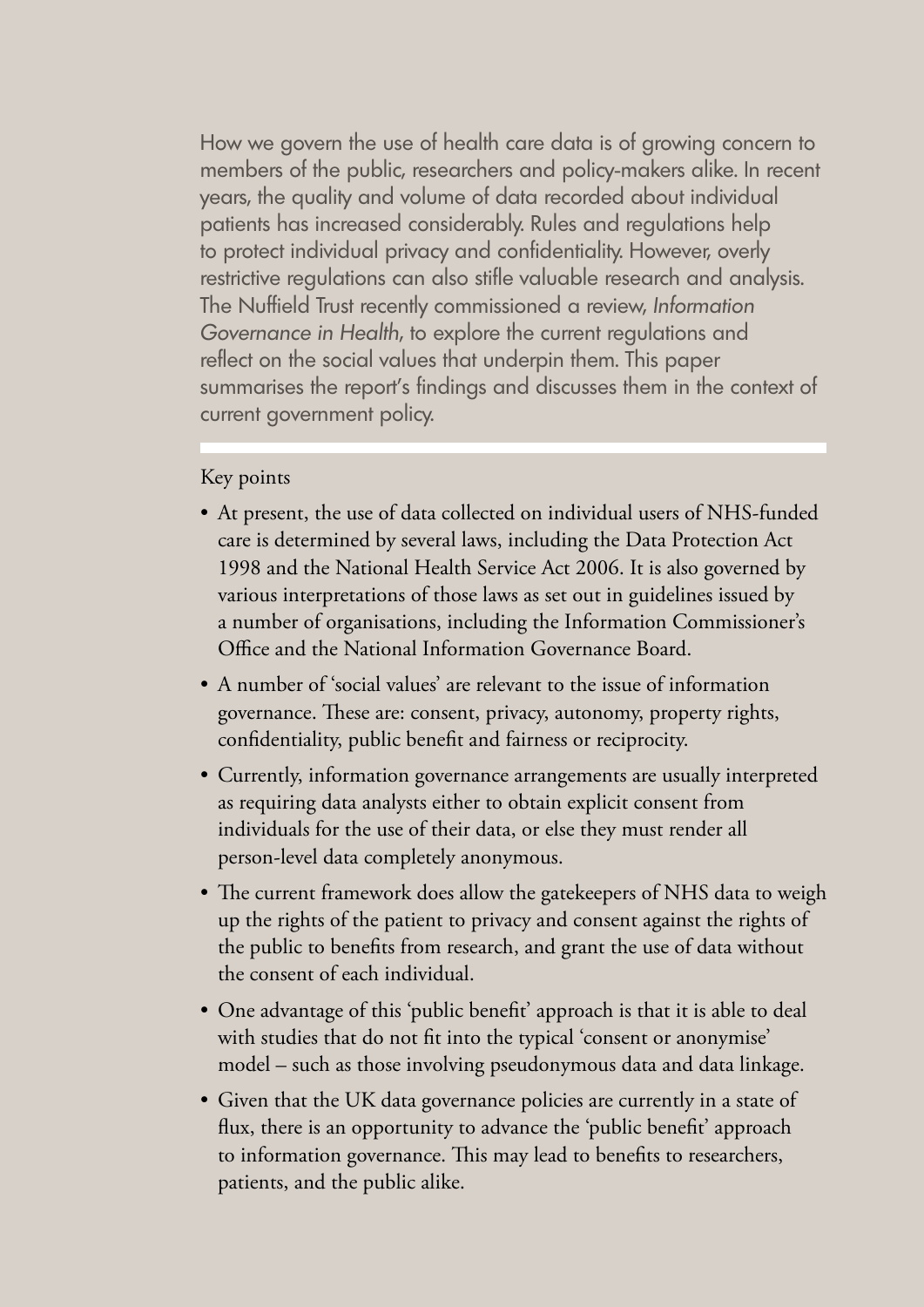# Background

Like all health care systems, the NHS generates a large amount of administrative data recorded at the individual patient level. This includes data about hospital activity (such as outpatient appointments and hospital admissions), diagnostic information and clinical information (such as blood test results and X-ray findings).

These datasets perform various roles in the delivery, financing and planning of health care, from organising payments and booking appointments to generating useful intelligence at a regional or national level. For example, in order to monitor the use of medicines in primary care, the Prescribing Support Unit at the NHS Information Centre analyses hospital prescribing data and samples of identity-protected patient records derived from a number of GP practices. Similarly, the NHS Information Centre is working with the National Cancer Intelligence Network to develop a new Cancer Outcomes and Services Dataset; the aim of this will be to provide the NHS with information about the incidence, mortality and survival rates of different cancers.

Data relating to the population's use of health services can be considered under three broad headings based on how identifiable they are: fully identifiable data, pseudonymous data and anonymous data (see Box 1).

#### Box 1: Types of individual-level data

Identifiable data: allow for the identification of individual patients, through the inclusion of information such as names, addresses and dates of birth.

Anonymous data: have been stripped of any elements that would make identification possible such as names, addresses and dates of birth.

Pseudonymous data: have had all personal identifiers (e.g. names, addresses, dates of birth, NHS numbers) removed but each individual has been allocated a unique code number (or 'pseudonym'). Although anonymous for all intents and purposes, the pseudonym enables analysts to link together information relating to a particular individual from multiple databases. It also allows the potential, under certain circumstances, for the manager of the database to re-identify each individual at a future time, usually via a 'key' that decodes the pseudonym back into the NHS number. In this sense, pseudonymous data are neither identifiable nor anonymous because all personal identifiers have been removed but identification is still possible through the pseudonym and the key.<sup>1</sup>

Recent improvements in the quality, quantity and accessibility of person level data and advances in data linkage techniques have led to a growth in research studies using pseudonymous data from multiple databases. For example, the Department of Health has funded an analysis led by the Nuffield Trust to develop a person-based formula for allocating commissioning budgets for all general practices in England (Nuffield Trust, 2011). In recent years, the Department of Health in England has also funded the development of two predictive models (the 'PARR model' and the 'Combined Model')

<sup>1.</sup> In the USA a legal distinction is made between fully and partially pseudonymous data. 'Fully pseudonymous data', are data from which 18 specific identifiers (such as names and dates of birth) have been removed and from which the risk of re-identification is extremely limited. 'Partly pseudonymous data' are data that may contain some identifying information but are made available to users subject to contractual and technical limitations, and with the agreement that no attempt will be made to identify individuals. (House of Commons Health Select Committee, 2007)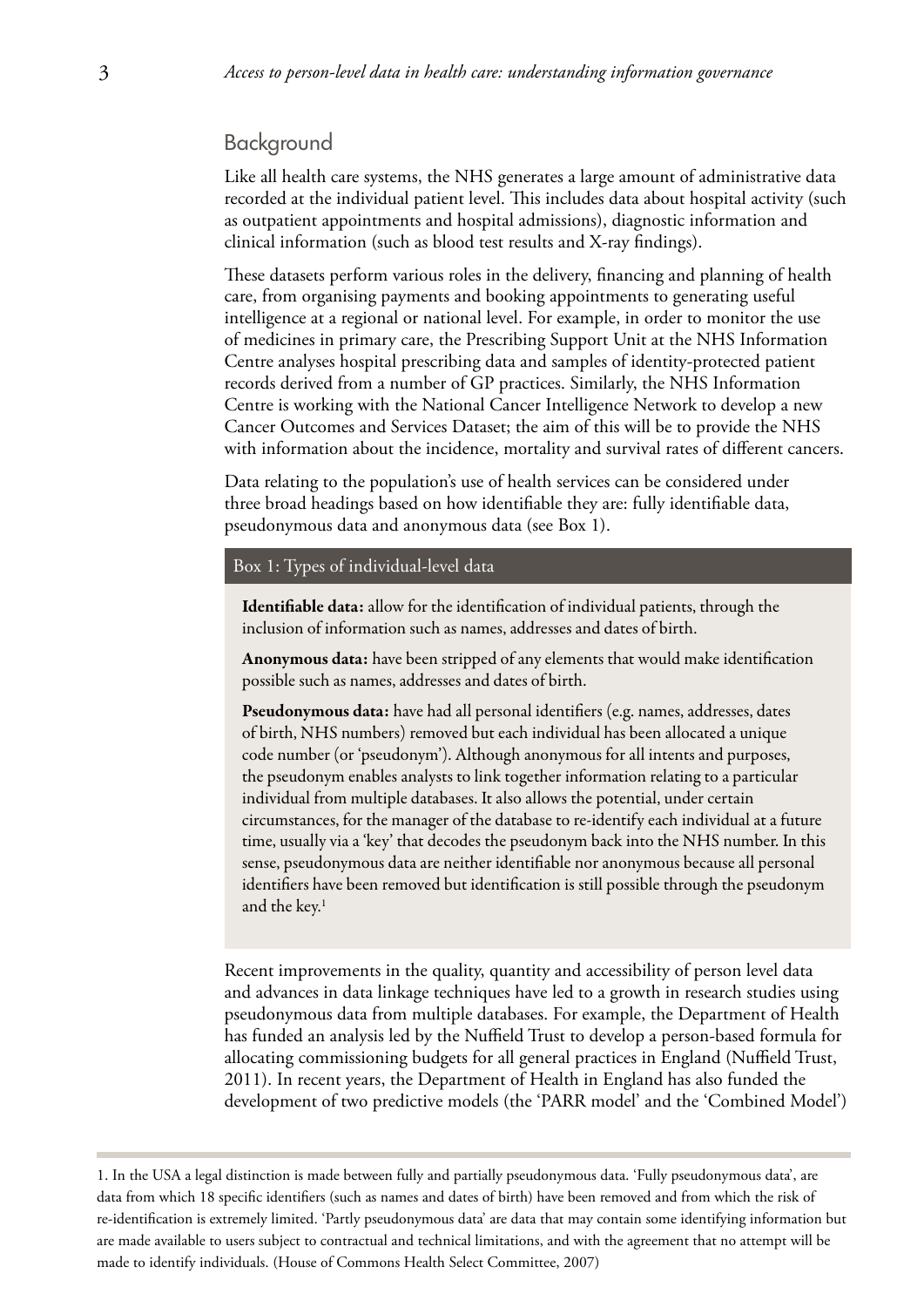which use pseudonymous administrative data to make predictions about future care needs at the individual level. In these models, predictions about each patient's expected future needs are established using pseudonymous information, preventing any

the Department of Health has funded an analysis, led by the Nuffield Trust, to develop a person-based formula for allocating commissioning budgets

possible identification of the individual by the analysts processing the data. Once these predictions have been made, only the patient's own GP is able to identify their patients' risk scores, using the key to convert the pseudonyms back into real patient identifiers. In this way, GPs are able to determine whether an 'upstream' intervention, such as extra support from a community matron, could benefit a particular patient (see Figure 1).



From left to right, identifiable data from multiple sources about the same individual (whose NHS number is 131178) is given a pseudonym (J7KA42) through an encryption key; analysts then calculate a predictive risk score (76.4) for the pseudonym. The pseudonym is then de-encrypted, letting the GP see the predictive risk score of the individual concerned.

An advantage of using pseudonymous data in applications such as these is that it allows data analysts to link records across different data sets, while at the same time protecting patient information by rendering it effectively anonymous. As such, pseudonymous data are particularly useful in data linkage studies, where analysts need to join up multiple sources of information for the same individual, but do not need to know any personal identifiers for each person concerned.

Given the growing importance of these kinds of analyses, the Nuffield Trust asked Sarah Clark and Albert Weale from University College London to examine the various laws and standards that govern the use of these kinds of data usage, and to tease out the different social values that underpin them. The aim was to understand not only the foundations of the current governance arrangements, but also how new standards might be developed to facilitate data linkage studies that could ultimately improve patient care.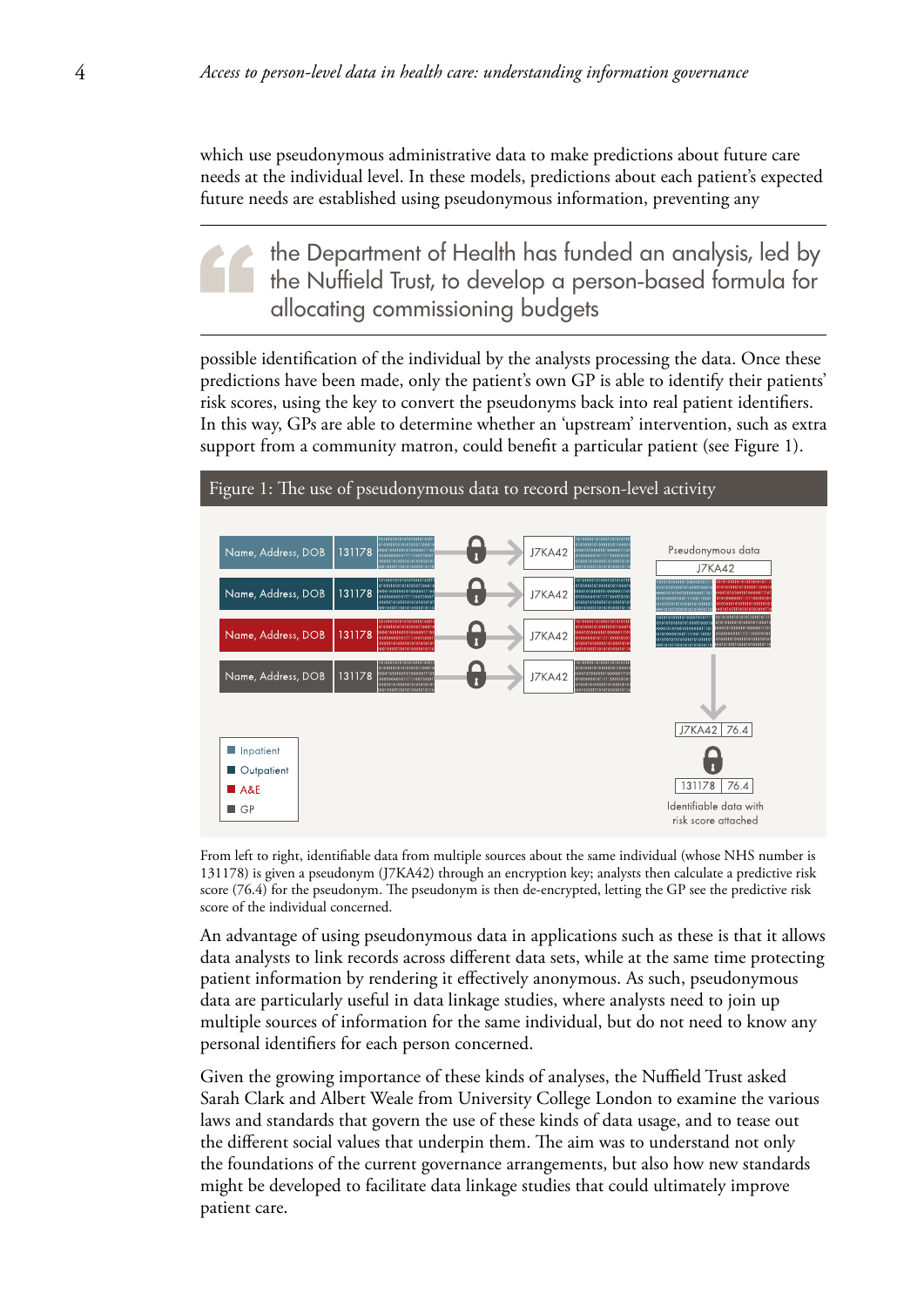#### Current governance arrangements

At present, laws regulating the use of NHS data include:

- *The common law duty of confidentiality* places data guardians under a duty of non-disclosure when information is disclosed between two parties in a situation of confidentiality (e.g. the doctor–patient relationship).
- *Data Protection Act 1998* establishes a series of principles by which personal data must be processed, maintained and transferred if such use of data is to be considered fair, lawful and proportionate.
- *Human Rights Act 1998* enshrines an individual's right to respect for their private and family life.
- *Freedom of Information Act 2000* enables people to access information held by public bodies.
- *Section 251 of the National Health Service Act 2006* (previously Section 60 of the Health and Social Care Act 2001) – provides a power to allow patient identifiable information needed for 'medical purposes' (defined as including medical research and the management of health and social care services), to be used without the consent of patients.

Together, these laws provide the basic governance framework for the use of data in the UK. The laws set out both the rights of patients, such as the right to privacy, and the responsibilities of NHS organisations and researchers, such as the requirement to obtain consent before certain kinds of data are gathered or used.

these laws provide the basic governance framework for the use of data in the UK

However, taken on their own, they do not tell the whole story about the governance of NHS data. Rather, researchers and analysts also need to navigate various interpretations of these laws, as well the additional guidelines issued by number of different statutory, regulatory and professional bodies. Such bodies include:

- *The Information Commissioner's Office (ICO)* enforces and oversees the Data Protection Act, the Freedom of Information Act, the Environmental Information Regulations, and the Privacy and Electronic Communications Regulations.
- *The National Information Governance Board (NIGB)* provides advice on the appropriate use, sharing and protection of patient and service user information. For example, the NIGB advises on the use of powers under Section 251 of the NHS Act 2006 to permit the duty of confidentiality to be set aside if other legal routes are not available.
- *The Caldicott Guardians* senior staff working in the NHS and social services who are appointed to safeguard the confidentiality of patient/client information and to oversee information sharing arrangements.
- *The National Institute for Health Research* develops administrative procedures associated with the regulation and governance of research, including approvals, research administration and reporting arrangements.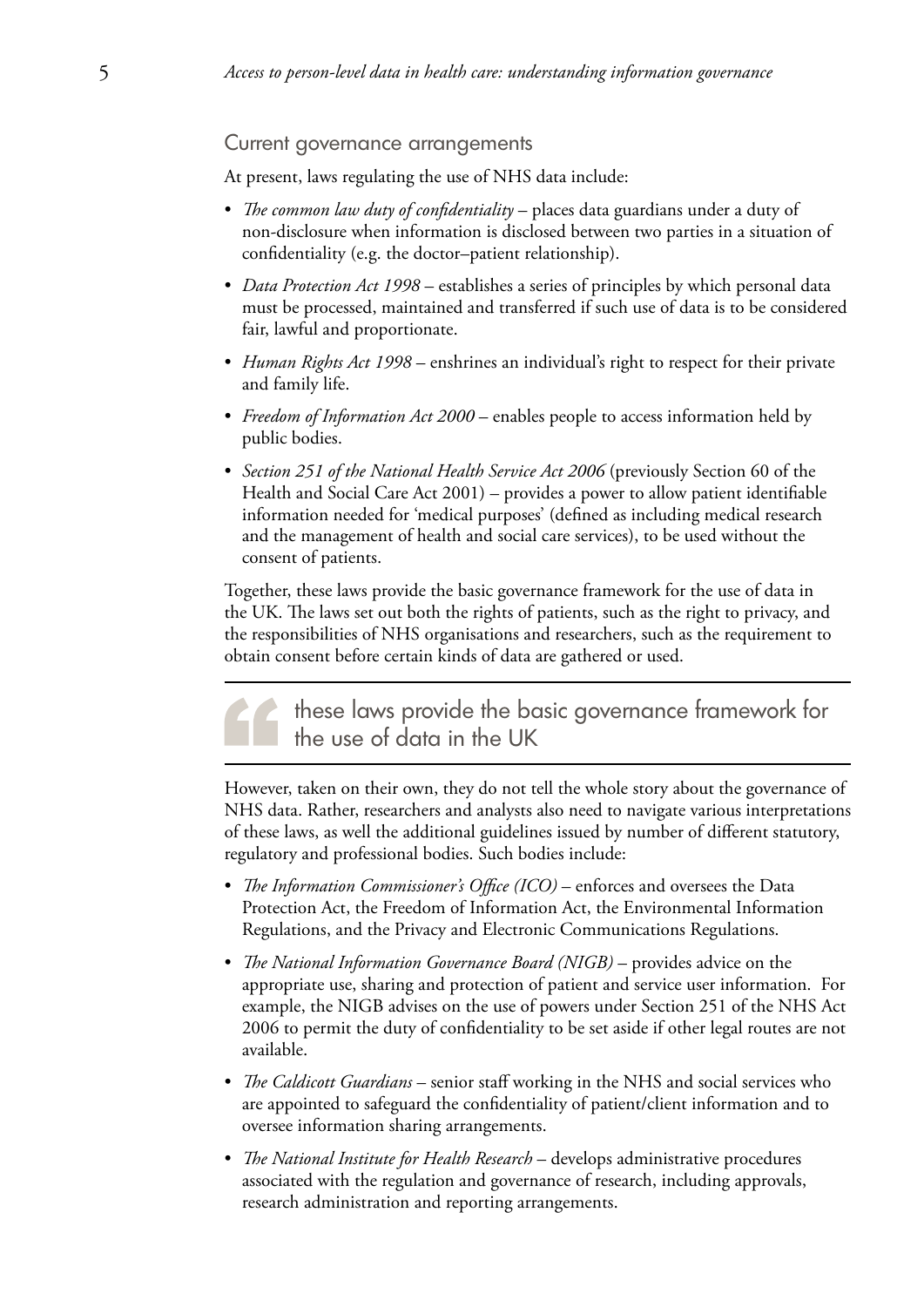In addition, anyone seeking to analyse health service data may also need to consider various professional guidelines. These include guidelines produced by the General Medical Council (GMC; see GMC, 2009), the British Medical Association (BMA; see BMA, 2007), the Medical Research Council (MRC; see MRC, 2000) and the Department of Health (see Department of Health, 2003).

This picture is further complicated by changes over time in the responsibilities of the different bodies and the standards and guidelines that they publish. For example, following an announcement by HM Government in October 2010, the NIGB may be disbanded. Under current proposals, the organisation is to be integrated within the Care Quality Commission (provisionally by 2013), whereas its responsibility for providing advice (e.g. on appeals to Section 251 of the NHS Act 2006) is to be given to the Department of Health and related bodies such as the proposed NHS Commissioning Board. Meanwhile, the Information Commissioner's Office (ICO) has recently launched a new statutory code of practice for data sharing, 'providing a framework for organisations to make good quality decisions about data sharing', with particular reference to the 1998 Data Protection Act (ICO, 2011).

The social values behind governance arrangements

Underlying the legislation and debates about information governance are a set of seven 'social values', namely:

- *Consent* the idea of a waiver, whereby the individual agrees to the use of their information in a way that would otherwise be impermissible.
- *Privacy* the value we place on a sense of separateness from others and 'being apart from'.
- *Autonomy* the claim that it is important to have control over at least a significant portion of one's life.
- *Property rights* a sense of ownership, for example of health data.
- *Confidentiality* the idea that confidants are under obligation not to disclose the information entrusted to them, and in particular not to use it against them to harm or otherwise disadvantage the confider.
- *Public benefit* the claim that there is a strong interest for 'the public' as well as individual patients, in the advances made by medical and health services research.
- *Fairness or reciprocity* the idea that patients are under an obligation to make data about them available for research as a matter of reciprocity, to help produce goods that are beneficial to all, including themselves.

part of what determines the current governance framework is the importance that we, as a society, place on these values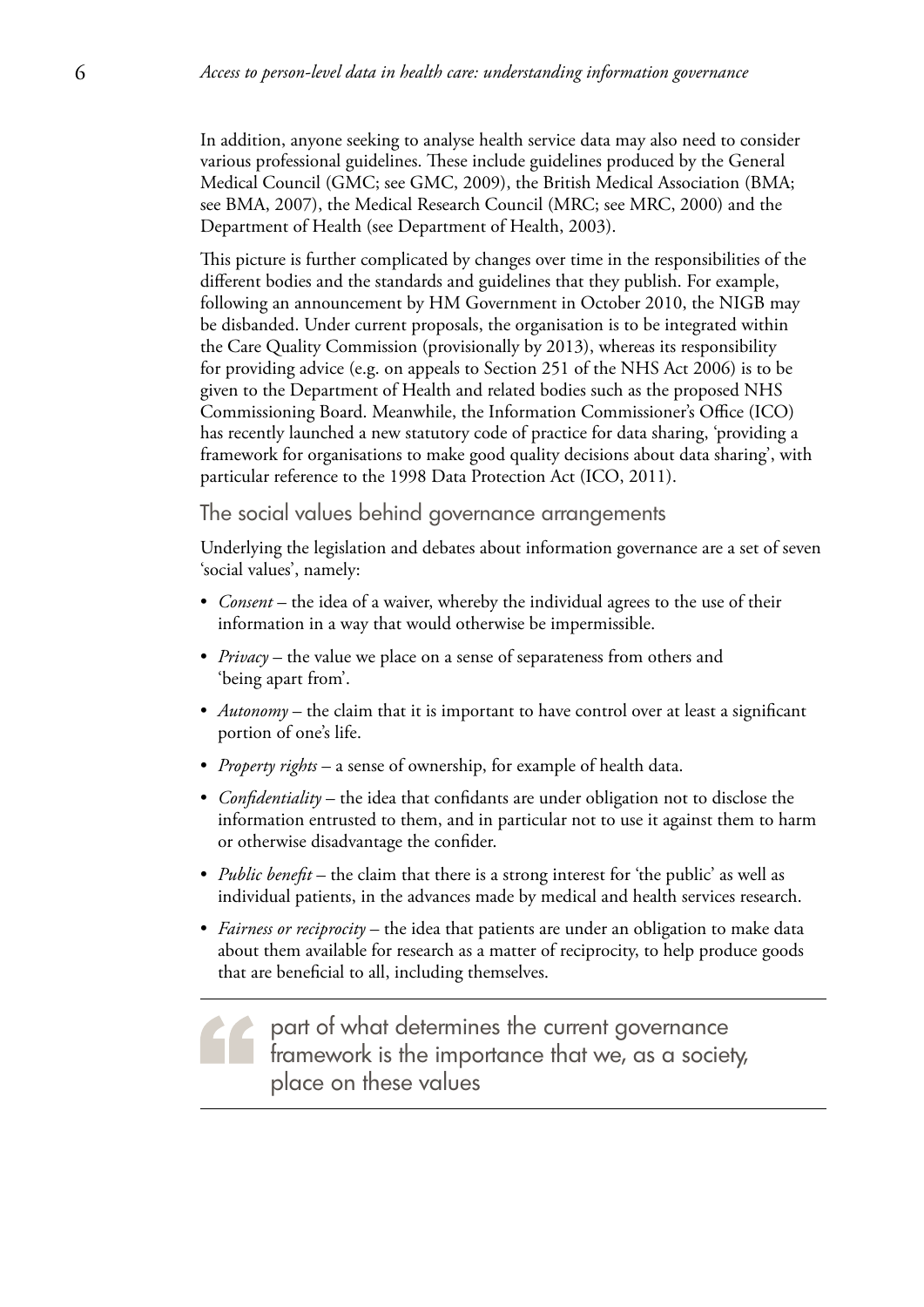According to this analysis, part of what determines the current governance framework is the importance that we, as a society, place on each of these values, and how we think the balance between them should be struck. For example, the governance framework insists that data analysts seek the consent of individuals: many in society think that it is wrong to use certain kinds of data without first seeking the approval or agreement of the person whose information appears in the data. In a similar way, information governance standards are shaped by the value that our society places on 'privacy': we restrict access to information about a person partly because we perceive certain unauthorized uses of our data as an invasion of our 'informational privacy'. The same line of reasoning could be applied to other social values such as 'autonomy', 'property rights' and 'confidentiality'.

However, if notions such as 'consent' and 'privacy' explain why we limit the availability of data, other social values – in particular 'public benefit' and 'fairness' – show why we think it is important, in certain circumstances, to allow wider access to those data. One example of these social values in use is Schedule 2 of the Data Protection Act. According to this provision, researchers are able to derogate from the standard requirements about processing sensitive data so long as certain safeguards are employed and that the research is in the 'public interest'. This provision reflects society's belief that, in certain circumstances, the public interest in the benefits gained from allowing access to health service data outweighs the private interests of patients in informational privacy.

# 'Consent or anonymise': balancing private rights with public benefits

The standard interpretation of the current information governance arrangements is that researchers and analysts using health service data must either seek explicit consent or only use anonymous data. In cases where this is impossible, it may be possible to obtain permission to conduct research without explicit consent from the National Information Governance Board using a provision in section 251 of the NHS Act 2006 (previously section 60 of the Health and Social Care Act 2001).

The 'consent or anonymise' approach appeals to many of our social values, yet it also has some serious inadequacies. In many cases, researchers cannot use completely anonymous data and yet cannot feasibly seek consent. This is particularly the case in studies involving very large data sets involving thousands or millions of records.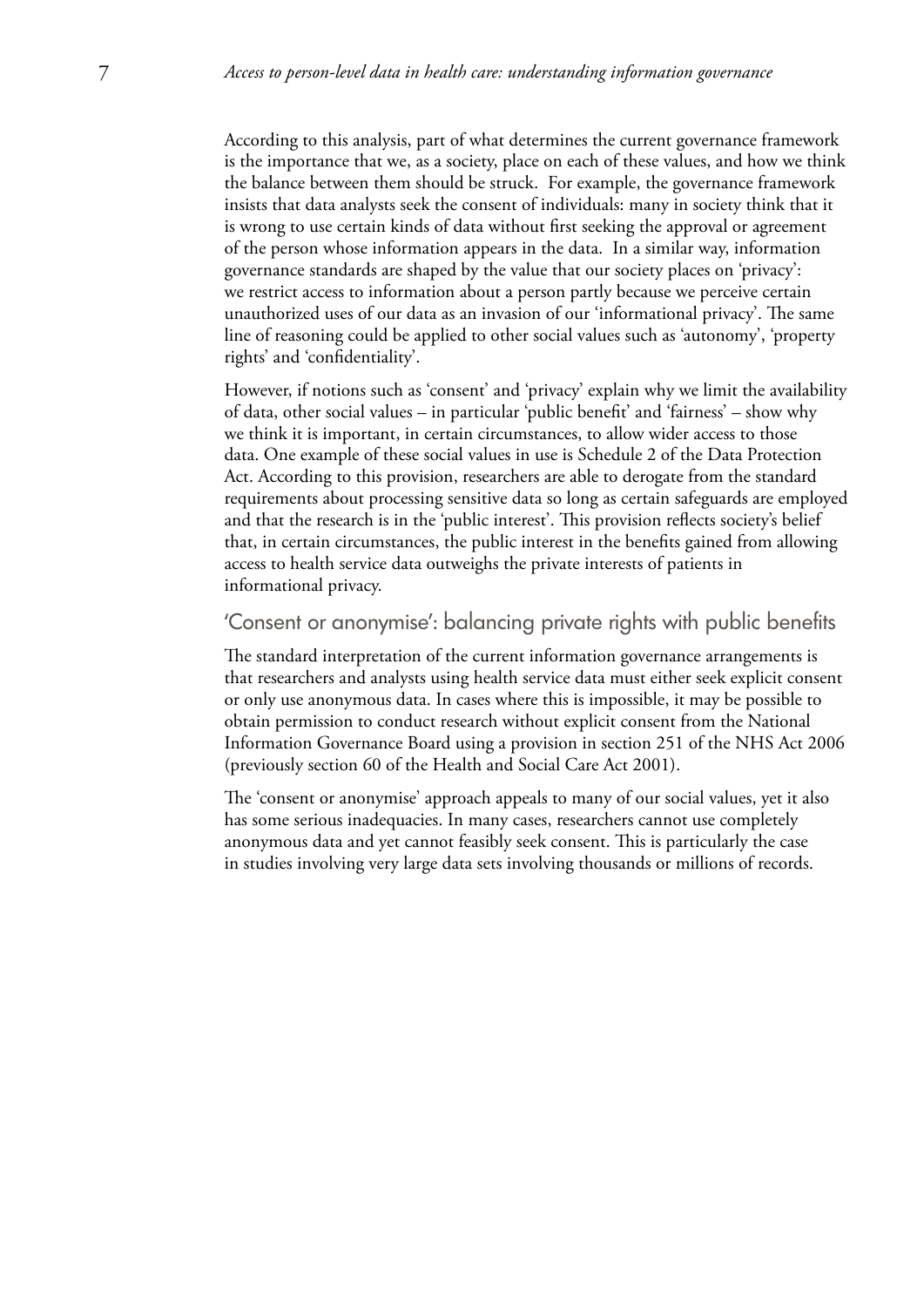#### Box 2: A case study in the use of identifiable patient data without individual informed consent\*

In 2006, clinicians in the West Midlands identified that delays in the appropriate referral of patients with anaemia might be resulting in delayed diagnoses of colorectal cancer. Colorectal cancer may cause bleeding into the bowel, resulting in anaemia. So a delayed diagnosis of anaemia may lead to worse cancer survival rates due to delayed diagnosis of the underlying cancer.

Researchers in Birmingham proposed conducting an epidemiological study without explicit consent using routinely collected data. The researchers felt this was the only robust method of describing current patient pathways and of identifying whether suboptimal care exists. They developed a research proposal, which they subjected to peer review. The proposal was considered to be of sufficient importance and of a high enough methodological quality to be supported financially by Cancer Research UK in 2007.

However, before granting permission for the study to commence, the Patient Information Advisory Group (PIAG, the predecessor of NIGB) required the researchers to produce evidence that "…seeking consent would lead to significant data bias". So they conducted a survey of 600 general practice patients with anaemia, obtaining a 70 per cent response rate. 7.8 per cent of responders stated that they would not give consent for their records to be used. Those respondents who said they would refuse to provide consent tended to be younger, female, and from more deprived areas. But they also differed in other, unpredictable ways from those patients who said they would provide consent. This unpredictable variability prohibits statistical adjustment of anonymous datasets. Moreover, other *ad hoc* surveys of cancer patients have demonstrated strong support for the use of their records without seeking consent.

In response the NIGB stated that "…7.8 per cent had actively dissented. This was important as it is a condition of approval for all approved applications that Section 251 support cannot be used to override dissent." Yet the researchers needed to analyse the data of all patients if they were to understand better the subsequent incidence of cancer, describe current care pathways, establish the time to cancer diagnosis and, ultimately, identify the reasons for delays in diagnosis and develop interventions to reduce these delays.

The NIGB decision required the researchers to provide further data relating to the effect of bias on each of their study objectives, and only then might it "...be accepted by the Committee that consent is not practical to achieve some or all of the objectives of the study..." More than four years after identifying a potential means of improving the early diagnosis of colorectal cancer, this research has still not been undertaken because of the information governance hurdles encountered.

<sup>\*</sup> The research team consisted of Professor Sue Wilson, Dr Sarah Damery, Sally Warmington and Professor Heather Draper from the Department of Primary Care Clinical Sciences, University of Birmingham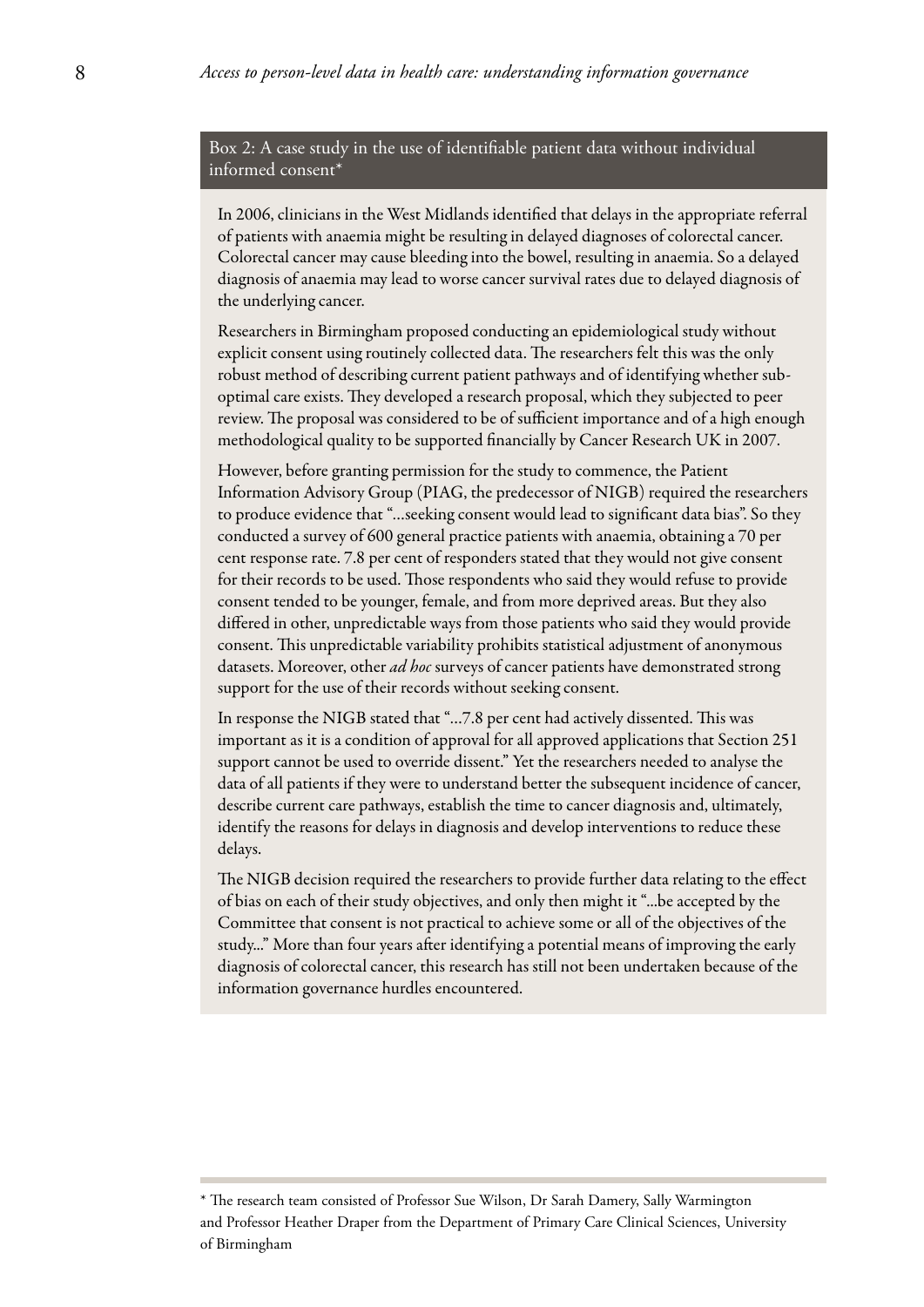Equally, the third option given by the 'consent or anonymise' approach, namely to seek a specific exemption from the NIGB, is currently poorly articulated in law, leaving the NIGB the unenviable task of interpreting existing legislation in respect of various cases and with limited resources. In the worst case scenario, important research is delayed while rival interpretations of the law are debated (see Box 2).

However, there is an alternative interpretation of existing standards and guidelines to the traditional 'consent or anonymise' approach. For example, data governance could be viewed as a matter of weighing up certain values to individuals, such as privacy and consent, against the value that the research may generate to the public.

This alternative interpretation is poorly articulated in law at present. As Sarah Clark and Albert Weale explain, if data analysts are to use these arguments of public benefit to justify their use of data, they will need more clarity about what constitutes a public benefit, and, ''some form of argument by which the obligations arising from rights and the benefits of public action can be brought into balance". Among other things, a public benefit interpretation of the law would also have to be sensitive to the fact that the 'benefits' of the research may not be evenly distributed. Indeed, the findings may even be felt as harms by certain groups. For example, research might establish that certain population groups are particularly prone to certain diseases (say, the propensity of African–Caribbean populations to hypertension and diabetes). As a result, members of those populations could potentially feel stigmatised by widespread knowledge of information about the entire group's health risks.

# data analysts need more clarity about what constitutes a public benefit

Provided the law can be clarified, though, there is the potential for such interpretations to be of great use to data analysts, and ultimately patients, especially in relation to the use of pseudonymous data. Under this 'public benefit' approach, analysts would need to demonstrate:

- that their research is in the public's interest
- that individuals' rights, such as their right to privacy, are protected to the maximum feasible degree
- that the benefits produced by the research are highly likely to outweigh any remaining infringement of the subject's right to privacy
- that the analysts will only use the data subject to a range of safeguards including, for example, restrictions on how many analysts have access to the data.

Provided that they met these criteria, data analysts would be free to use the data without first obtaining explicit consent from data subjects and without stripping it of *every* element that would make identification theoretically possible.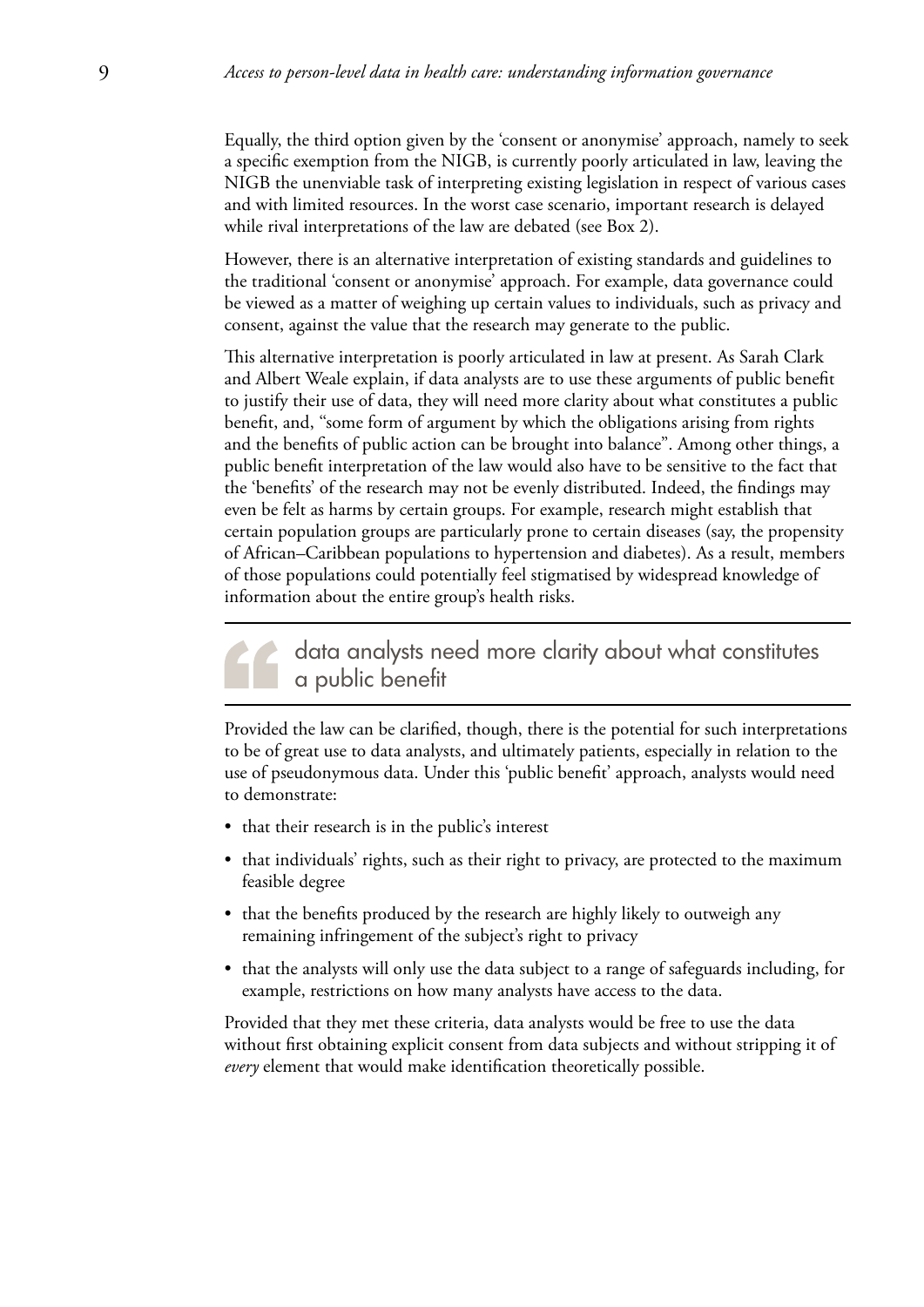# The current policy agenda

Sarah Clark and Albert Weale's analysis provides a powerful argument for expanding and clarifying the 'public benefit' interpretation of information data governance. Their report comes at a crucial moment in the development of information governance policy in England. At present, the government is bringing forth numerous reforms on how health care information is produced, accessed and researched, most notably in *Liberating the NHS: An Information Revolution* (Department of Health, 2010). One ambition is to give patients and the public greater access to information about the health service, and to their own health records. The proposals also include changes that could potentially help facilitate the analysis of health service data (see Box 3). These include providing "a high quality research data service", which could make "aggregated, anonymised data" from electronic care records available to universities and other ''authorised researchers". However, following a consultation period which closed in January 2011, these plans are on hold until Autumn 2011.

More recently, the Wellcome Trust has urged the government to go even further on this issue. In its response to the consultation on the White Paper, the Wellcome Trust encouraged the Government to include within *An Information Revolution* a statement that ''improved research uses of both anonymous and identifiable patient data [should be] a desired outcome in the final strategy" (Wellcome Trust, 2011). This undertaking would include implementing the recommendations of the 2008 Data Sharing Review undertaken by Richard Thomas (the then Information Commissioner) and Mark Walport (Director of the Wellcome Trust), as well as addressing other barriers to accessing patient data (Wellcome Trust, 2011).

# a new service will support researchers by linking together data from various sources

Other changes afoot in data governance include 17 recommendations by the Academy of Medical Sciences for the future regulation and governance of clinical research in the UK (Academy of Medical Sciences, 2011). The Academy's key recommendation is the formation of a new health research agency with two main functions – first to streamline all the current arrangements for ethical approval, and second to provide a national research governance service. This new agency would thereby assume responsibility for the national research ethics service, as well as administering specialist ethical approvals and licences, leaving individual NHS organisations to focus on the assessment of local research (Smyth, 2011).

As part of its Research Capability Programme (RCP), the National Institute for Health Research is currently piloting a new Health Research Support Service (HRSS). This new service will support researchers by linking together information from data sources such as GP patient records and hospital patient records. The NHS Information Centre already offers a 'secondary uses service', which is essentially a repository of hospital data for use in care planning, policy development, performance management, clinical audit and medical research.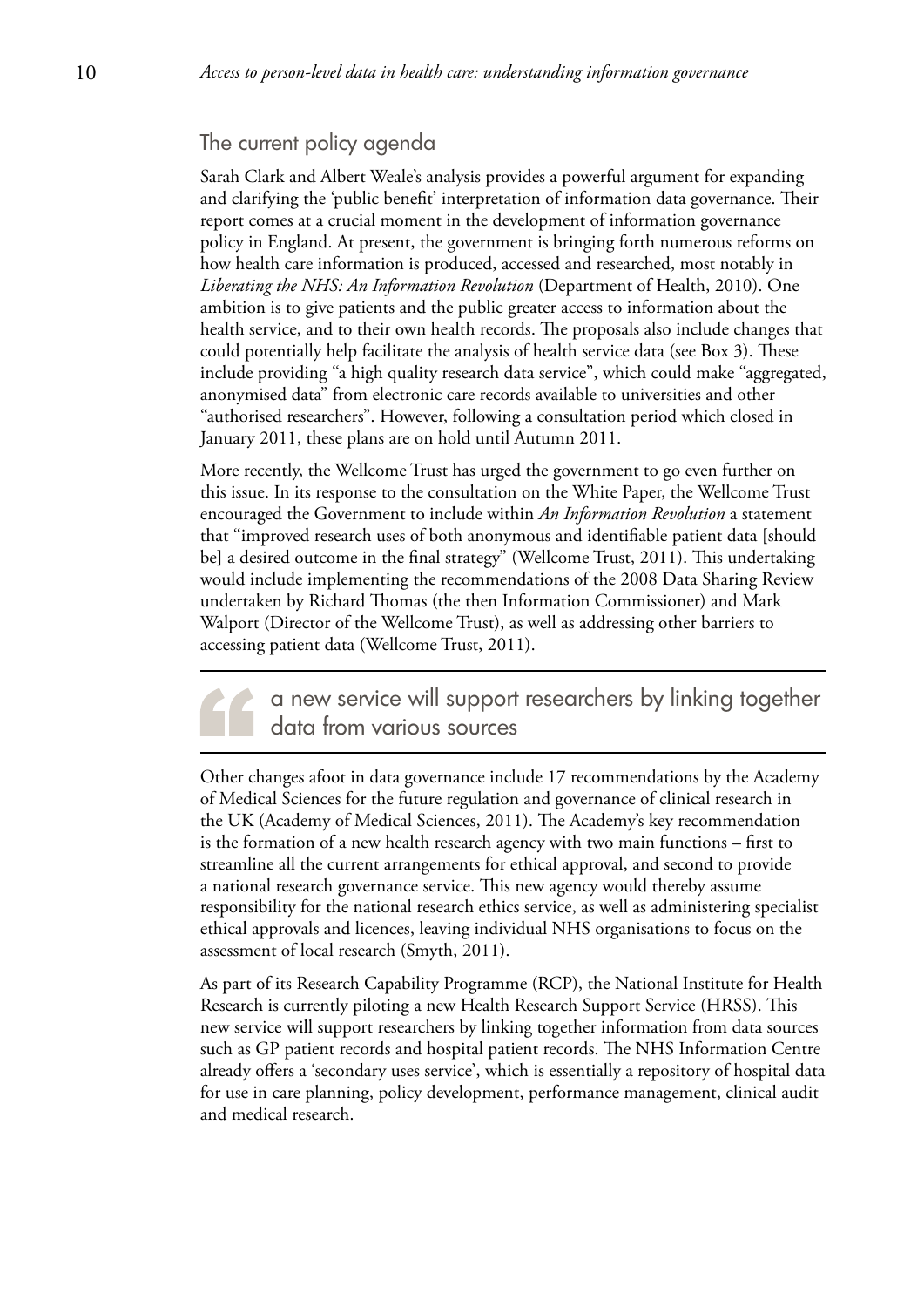#### Box 3: What the 'information revolution' would mean for data analysts

By making NHS data more accessible to the public, the plan would make NHS data more accessible to researchers. According to *An Information Revolution*, there will be a 'presumption of openness' across health and adult social care. NHS and adult social care organisations will therefore be obligated to deliver "the fullest possible public access to the information they hold as soon as possible, adopting a 'publish and improve' rather than a 'polish and publish' approach". The original report suggested that the following data would be released by April 2011:

- inpatient information at provider level (annually from November 2010)
- NHS Choices Provider Quality Indicators (November 2010)
- outpatient information at provider level (annually from December 2010)
- maternity information at provider level (annually from November 2010)
- Accident and Emergency additional tables ( January 2011)
- ambulance status reports (weekly, from February 2011)
- inpatient information at national level for procedures and diagnosis (by April 2011).

In addition, from 2011/12 onwards the following data are set to be released:

- cancer registries and datasets
- information about mixed-sex hospital accommodation
- National Clinical Audit
- NHS Choices directories
- NHS Reference Cost data
- Financial Information Management Systems (FIMS) data
- reference data (e.g. population and demographic data) in more usable forms.

The Information Centre (IC) is set to become a "single, national repository for data collected from NHS and social care organisations". This will include taking on a role in making health and adult social care data more accessible, and will include publishing aggregated data in standard formats. The IC will seek to minimise bureaucracy and eradicate duplication in the data that are collected. It will also routinely publish the aggregate data it collects "in easy-to-use formats so that organisations presenting information to the public, health and social care organisations, researchers, professional bodies, policy makers and others can access this [sic] data for a variety of purposes". The IC will have "the lead responsibility in assuring the accuracy and quality of aggregate data collections against the approved informatics standards set by the NHS".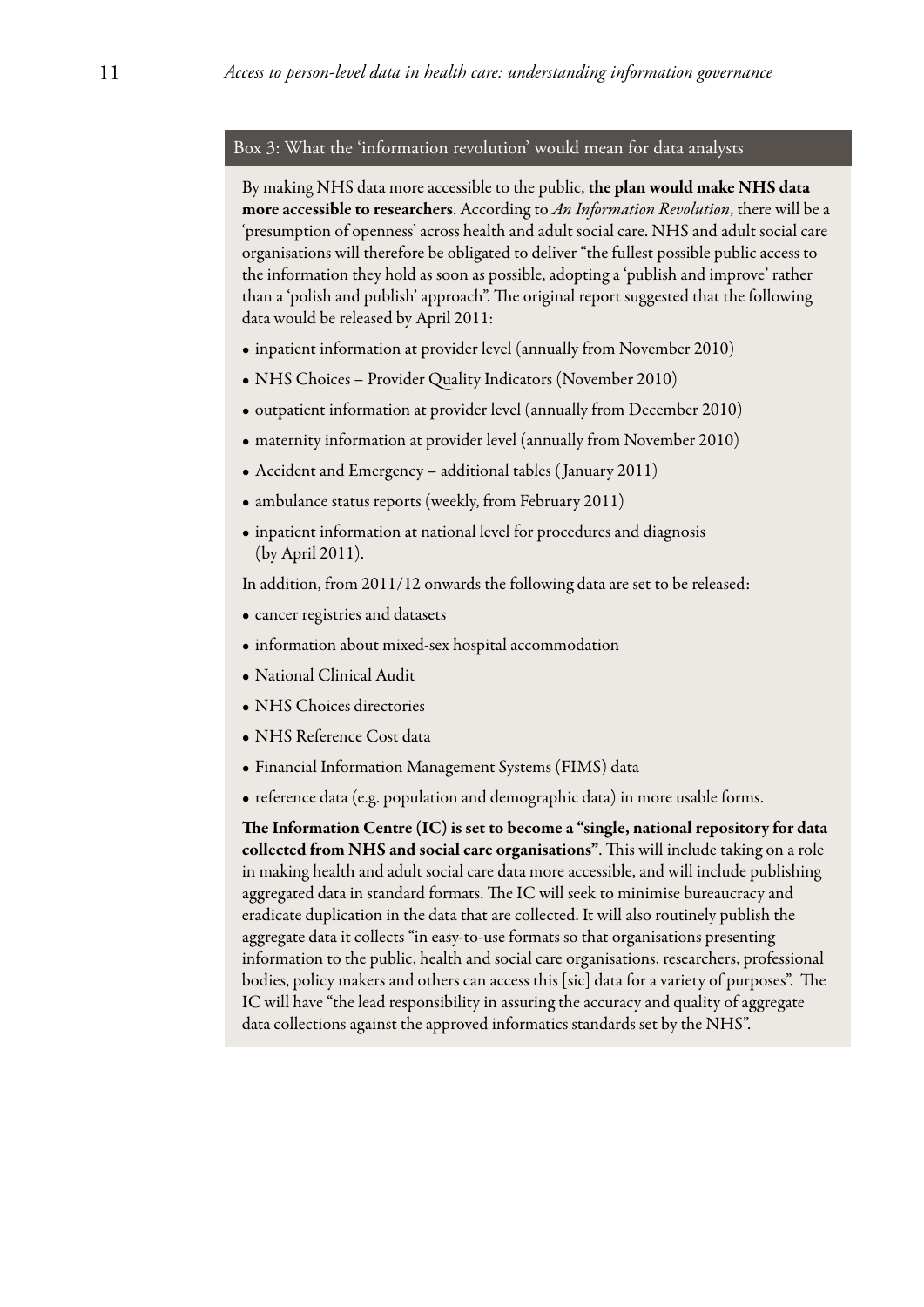#### Box 3: What the 'information revolution' would mean for data analysts

The plan is likely to lead to changes in the kinds of data gathered by the health service and other bodies. According to the plan, the starting point of the 'revolution', will be data that are already collected by the NHS. However, the strategy also sets out proposals to undertake "fundamental reviews of NHS and adult social care data returns". This would be part of a wider examination of "information already circulating within the system to determine whether it is the right information to be capturing". Following these reviews, one change might be an expansion in the collection of Patient Reported Outcome Measures (PROMs) to encompass a much larger set of patients.

The plan also sets out measures to draw together data and intelligence from different sources in order to understand "local needs and preferences". The proposed new public health service Public Health England will play a "critical role" in this respect, bringing together "public health information to support local authorities, commissioners and policy-makers". Equally, information will be shared between local authorities and local HealthWatch programmes, in order "to provide accountability to local people and communities".

While these examples might suggest a broad agreement with the call for a more open and balanced approach to data governance, there are equally many individuals and

> organisations that defend the current 'consent or anonymise' approach. For example, in response to the recent recommendations made by the Academy of Medical Sciences, Brown and colleagues wrote:

> *To insist that regulation should not interfere with researchers' access to health records or record linkage capabilities is irresponsible. Though important, anonymity alone cannot be relied on to protect the interests of participants. Providing choices about participation in research through consent remains the most appropriate mechanism to protect people's privacy.* (Brown and others, 2009)

> Equally, in 2007 an Ipsos MORI poll of the general public for the Medical Research Council found that 21 per cent of respondents thought it was never acceptable for researchers to use personal health care information without consent (MRC, 2007).

# 21%

of respondents to an Ipsos MORI poll thought it was never acceptable for researchers to use personal health care information without consent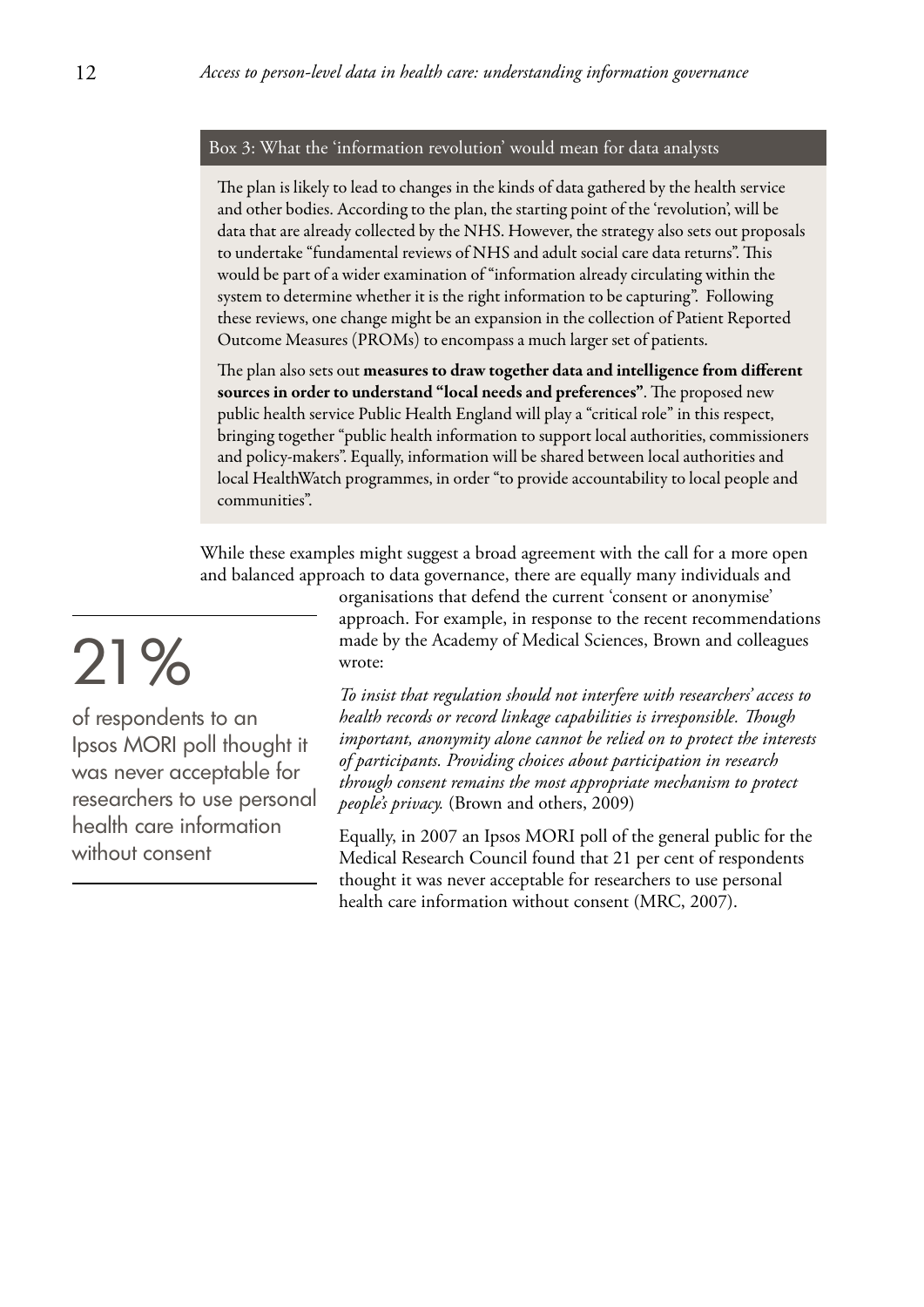### Questions for the future

As data governance arrangements continue to evolve in England and other countries, this analysis of the existing arrangements allows us to understand the role played by various social values in debates about how NHS data should be governed. Whilst appealing, the proposed alternative public benefit framework for considering information governance raises a number of important questions, including:

- 1. How can we define what constitutes a 'public benefit'?
- 2. What safeguards are necessary to ensure that patients' rights are protected within a 'public benefit' model?
- 3. How can obligations arising from the rights of patients be balanced against the benefits accrued to the public at large?

Finally, policy-makers will also need to consider how to gain agreement across a range of views. Here, the Organisation for Economic Cooperation and Development (OECD)'s experience in this area may give them some encouragement. In January 2004, the governments of the 30 OECD countries plus those of China, Israel, Russia and South Africa invited the OECD ''to develop a set of OECD guidelines based on commonly agreed principles to facilitate cost-effective access to digital research data from public funding to be endorsed by the OECD Council at a later stage". The resulting document was published as *Principles and Guidelines for Access to Research Data from Public Funding* (OECD, 2007). What this example seems to reflect is that a common set of values relating to data governance does exist, even between countries as different as, say, China and Israel. It is therefore to be hoped that agreement among policy-makers in the UK should be achievable.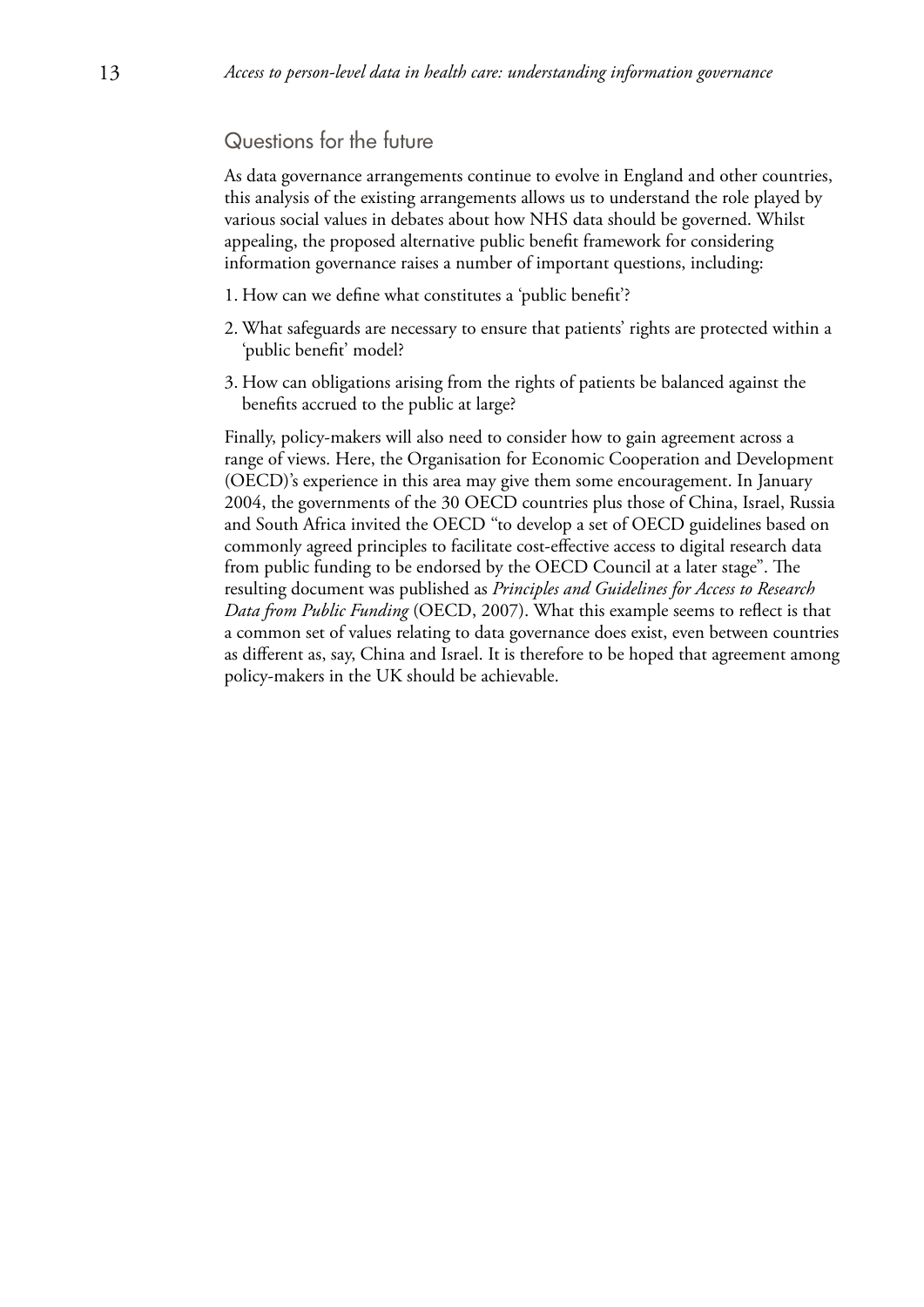#### References

Academy of Medical Sciences (2011) *A New Pathway for the Regulation and Governance of Health Research.*

British Medical Association (2007) *Guidance on Secondary Uses of Patient Information.*

Brown I, Brown L, Korff D (2011) 'The limits of anonymisation in NHS data systems', *BMJ* 342: d973.

Clark, S and Weale, A (2011) *Information Governance in Health: An analysis of the social values involved in data linkage studies*. Nuffield Trust.

Department of Health (2003) *Confidentiality: NHS Code of Practice.*

Department of Health (2010) *Liberating the NHS: An Information Revolution. A consultation on proposals.* 

General Medical Council (2009) *Confidentiality.*

House of Commons Health Select Committee (2007) *The Electronic Patient Record: Sixth report of session 2006–07*. HC 422–I.

Information Commissioner's Office (2011) *Data Sharing Code of Practice.*

Laurie G (2002) *Genetic Privacy*. Cambridge University Press.

Medical Research Council (2000) *Personal Information in Medical Research.* 

Medical Research Council (2007) *The Use of Personal Health Information in Medical Research. General public consultation.*

Nuffield Trust (2011) *Developing a Person-based Resource Allocation Formula for Allocations to General Practices in England.* Project information. www.nuffieldtrust.org.uk/our-work/projects/personbased-resource-allocation-pbra

Organisation for Economic Cooperation and Development (2007) *Principles and Guidelines for Access to Research Data from Public Funding.*

Smyth RL (2011) 'Regulation and governance of clinical research in the UK', *BMJ* 342: d238.

Wellcome Trust (2011) *Response to the Department of Health: Liberating the NHS: An Information Revolution.*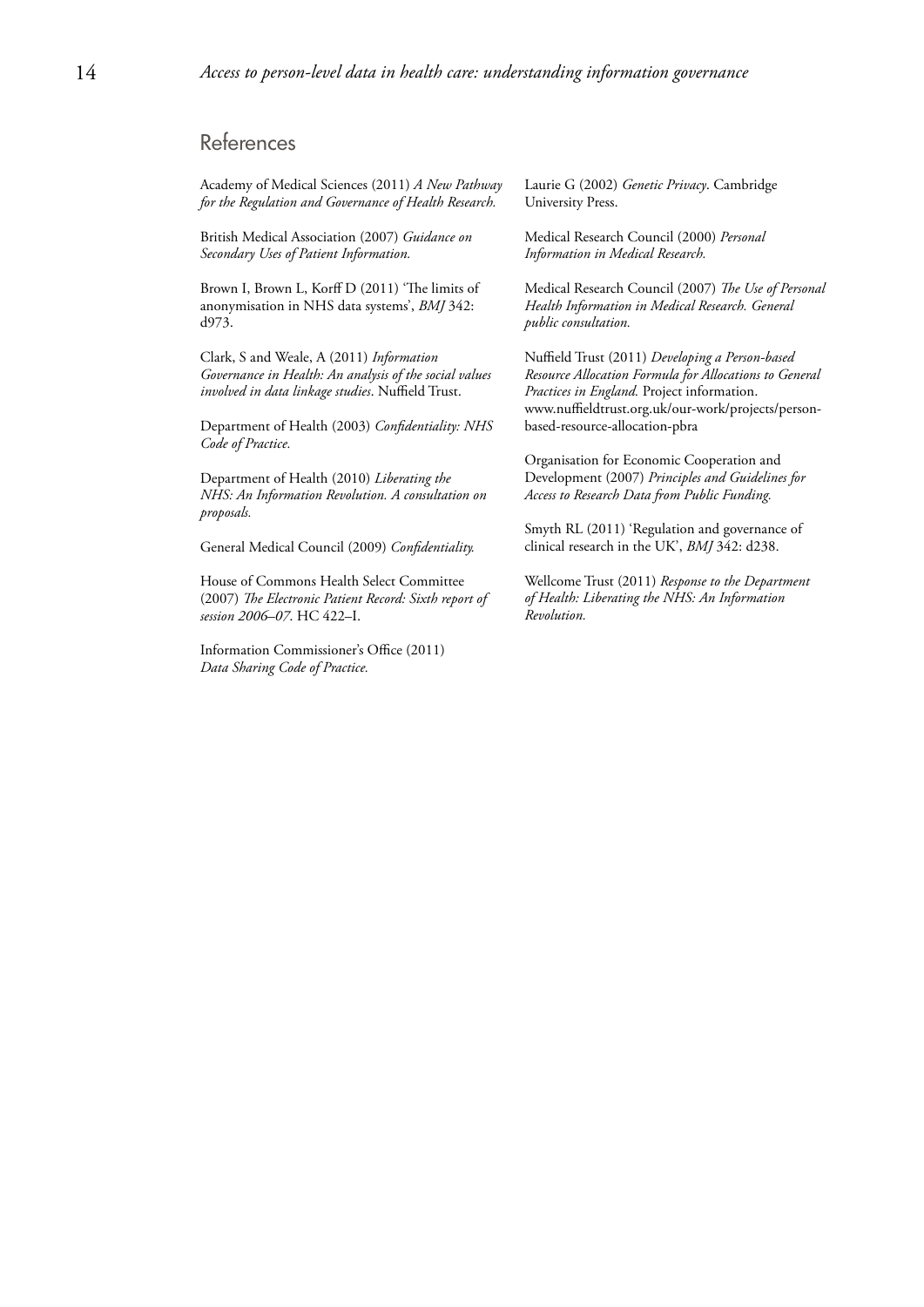The full report on which this summary is based, *Information Governance in Health: An analysis of the social values involved in data linkage studies*, by Sarah Clark and Albert Weale, is available to download free of charge from **www.nuffieldtrust.org.uk/publications**